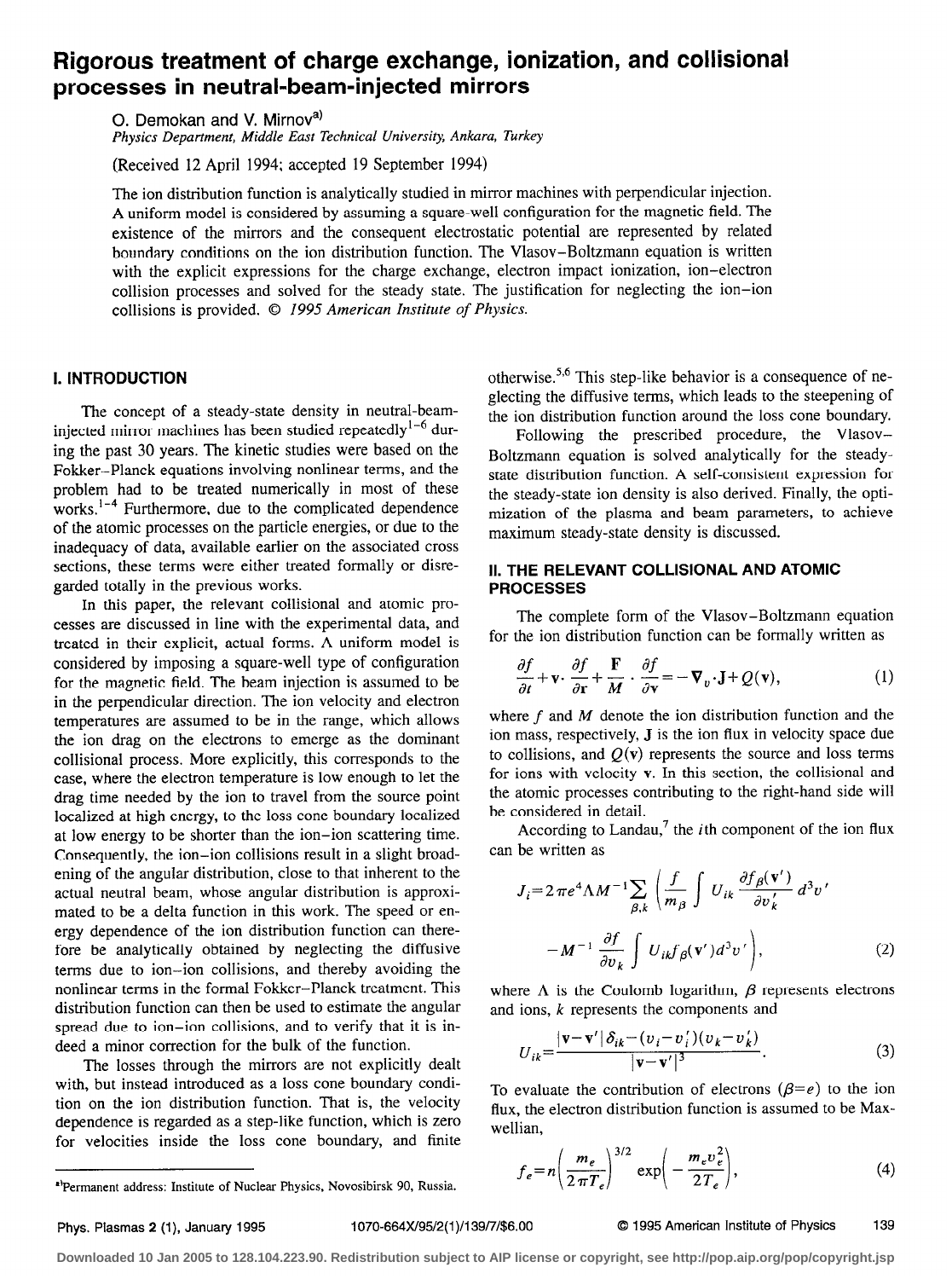where *n* is the plasma density,  $m_e$ ,  $T_e$ , and  $v_e$  are the electron mass, temperature and velocity, respectively, After straightforward manipulations, the electron contribution to the ith component of the ion flux is obtained as

$$
J_i^{(e)} = -2 \pi e^4 \Lambda M^{-1}
$$
  
 
$$
\times \sum_k \left( v_k \frac{f}{T_e} + M^{-1} \frac{\partial f}{\partial v_k} \right) \int U_{ik} f_e d^3 v_e.
$$
 (5)

Since the ion velocity is usually much less than the electron velocity, it can be shown that the term

$$
\int U_{ik}f_e d^3v_e \sim \int \bigg(\frac{\delta_{ik}}{v_e} - \frac{v_{ei}v_{ek}}{v_e^3}\bigg)f_e d^3v_e,
$$

and therefore

$$
J_i^{(e)} \approx -\frac{4\pi e^4 \Lambda n}{3M} \left(\frac{2m_e}{\pi T_e}\right)^{1/2} \left(v_i \frac{f}{T_e} + M^{-1} \frac{\partial f}{\partial v_i}\right).
$$

Concerning the component along v, the second term can be neglected for  $v \ge (T_e/M)^{1/2}$ . The  $\theta$  component of  $J^{(e)}$ , arising from the second term is much less than the  $\theta$  component of the flux due to ion-ion collisions (for ion velocities much Iess than electron thermal velocity), Since even the ion-ion collisions were explained to be negligible in the Introduction, the electron contribution to the ion flux can be written as

$$
\mathbf{J}^{(e)} = -C\nabla f(\mathbf{v}),\tag{6}
$$

where

$$
C = \frac{4\pi e^4 \Lambda n}{3T_e M} \left(\frac{2m_e}{\pi T_e}\right)^{1/2}.
$$
 (7)

The contribution of the ion-ion collisions to the ion flux will be disregarded, due to the choice of the parameter range discussed in the Introduction. This contribution will be estimated later in the work, to verify that it is indeed a minor correction, concerning the bulk of the ion distribution function. Thus Eq. (6) is assumed to give the total ion flux at this stage. We shall now proceed with the relevant atomic processes, contributing to  $Q(v)$  on the right-hand side of Eq. (1),

The first process to be considered is the charge exchange between the neutral beam and the plasma ions. At a particular magnetic field surface, the neutral beam having a density  $n<sub>b</sub>$  (less than the injection density, due to ionization) yields ions with the beam velocity  $v<sub>b</sub>$ , upon charge exchange with the plasma ions. The rate, at which the ion distribution function increases at  $\mathbf{v}=\mathbf{v}_b$  due to charge exchange can be written as

$$
Q_{\text{ex}}^{+}(\mathbf{v}) = n_b \delta(\mathbf{v} - \mathbf{v}_b) \int \sigma_{\text{ex}}(|\mathbf{v} - \mathbf{v}_b|) f(\mathbf{v}) |\mathbf{v} - \mathbf{v}_b| d^3 v,
$$
\n(8)

where  $\sigma_{ex}(|\mathbf{v}-\mathbf{v}_b|)$  is the charge-exchange cross section, which is a function of the relative velocity. On the other hand, the plasma ions neutralized by the beam via charge exchange, escape from the system, yielding a rate of loss for the whole ion distribution  $f(\mathbf{v})$ , given by

$$
Q_{\text{ex}}^{-}(\mathbf{v}) = -n_b \sigma_{\text{ex}}(|\mathbf{v} - \mathbf{v}_b|) f(\mathbf{v}) |\mathbf{v} - \mathbf{v}_b|.
$$
 (9)

The next process to be considered is the ionization of the neutral beam, due to the electron and ion impact. Since electrons are clearly much more dominant, the latter will be ignored. This process also yields ions with the beam velocity, and the corresponding rate at which the ion distribution function increases can be written as

$$
Q_i(\mathbf{v}) = n_b \delta(\mathbf{v} - \mathbf{v}_b) \int f_e(\mathbf{v}_e) \sigma_i(|\mathbf{v}_e - \mathbf{v}_b|) |\mathbf{v}_e - \mathbf{v}_b| d^3 v_e,
$$
\n(10)

where  $\sigma_i(|\mathbf{v}_e - \mathbf{v}_b|)$  is the cross section for the electron impact ionization. Since  $v_b \ll v_s$ ,

$$
Q_i(\mathbf{v}) \approx n_b \delta(\mathbf{v} - \mathbf{v}_b) \int f_e(\mathbf{v}_e) \sigma_i(\nu_e) \nu_e \ d^3 \nu_e
$$
  
=  $n_b n \delta(\mathbf{v} - \mathbf{v}_b) \langle \sigma_i \nu_e \rangle.$  (11)

It must be noted that  $\langle \sigma_i v_e \rangle$  is the ionization rate coefficient due to electron impact, which depends on the electron temperature  $T_e$  only. Although the electron temperature in mirror machines depends on the ion density and energy, as well as other parameters, it will be regarded as a given, constant quantity in this work.

### 111. THE STEADY-STATE SOLUTlON

The complete steady-state form of Eq. (1) for a uniform model can be written as,

$$
\frac{e}{Mc} (v \times B) \cdot \frac{\partial f(v)}{\partial v} = -\nabla_v \cdot J^{(e)} + Q(v). \tag{12}
$$

The term  $J^{(e)}$  represents the ion flux due to electron-ion drag. The explicit form of  $Q(v)$ , in principle consists of the sum of the charge exchange and ionization rates discussed in the previous section, and the loss rate through the mirrors. This loss rate will not be considered explicitly in the term  $Q(v)$ , but will be taken into account as a loss cone boundary, on the surface of which, the ion distribution drops to zero. In the standard approach, $6$  the ion distribution function is assumed to drop to zero gradually. However, since the diffusive terms are ignored in this work, the distribution function steepens, forming a more or less step function discontinuity at the boundary. This profile does not violate the continuity of the ion current, since it is determined by the gradient of the distribution 'function at the very thin transition layer (diffusive terms), rather than its magnitude.

Returning to Eq. (12), letting the magnetic field be in the z direction and substituting Eqs.  $(6)$ ,  $(8)$ ,  $(9)$ , and  $(11)$ , one can write

$$
-\omega_c \frac{\partial f}{\partial \varphi} = C \nabla_v \cdot (\mathbf{v}f) + n_b \delta(\mathbf{v} - \mathbf{v}_b) \Big[ n \langle \sigma_i v_e \rangle
$$
  
+ 
$$
\int \sigma_{\text{ex}}(|\mathbf{v} - \mathbf{v}_b|) |\mathbf{v} - \mathbf{v}_b| f d^3 v \Big]
$$
  
- 
$$
n_b \sigma_{\text{ex}}(|\mathbf{v} - \mathbf{v}_b|) |\mathbf{v} - \mathbf{v}_b| f,
$$
 (13)

where  $\omega_c = eB/Mc$  and  $\varphi$  is the azimuthal angle. Substituting typical values for mirror machines, it can be seen that  $\omega_c$ is much larger than the frequency of collisions and charge exchange, implying that  $\partial f/\partial \varphi$  must be very small. Due to

### 140 Phys. Plasmas, Vol. 2, No. 1, January 1995 0. Demokan and V. Mirnov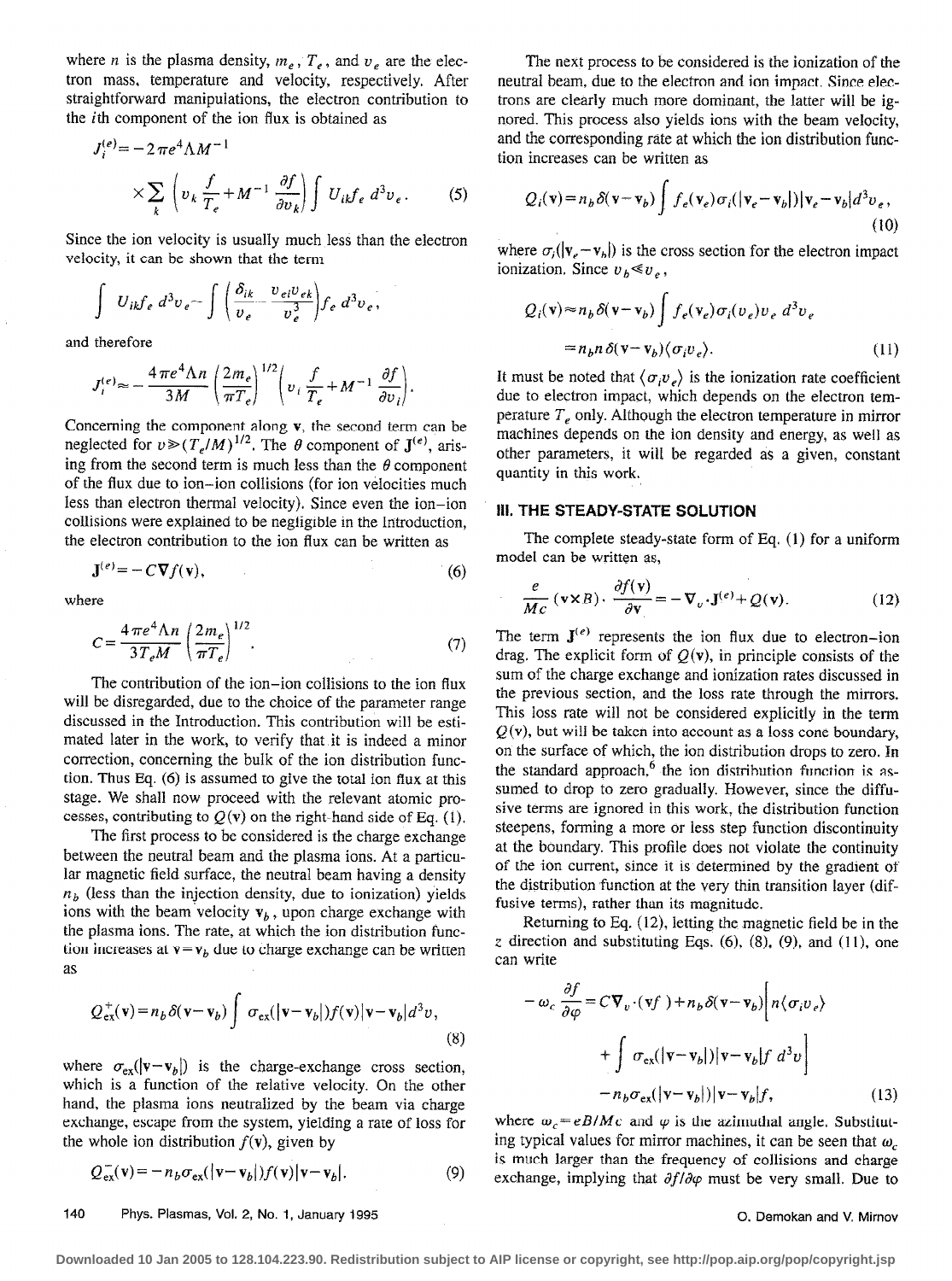the periodicity of variations with respect to  $\varphi$ , this can be possible only if f consists of a large  $\varphi$  independent part and a small  $\varphi$  dependent part. Therefore,

 $f(\mathbf{v}) = f_0(\mathbf{v}) + f_1(\mathbf{v}),$ 

where  $f_0(\mathbf{v}) \geq f_1(\mathbf{v})$ . Using this expansion, the zeroth-order form of Eq. (13) confirms the fact that  $f_0(\mathbf{v})$  is independent of  $\varphi$ , and the first-order form yields

$$
-\omega_c \frac{\partial f_1}{\partial \varphi} = C \nabla_v \cdot (\mathbf{v} f_0) + n_b \delta(\mathbf{v} - \mathbf{v}_b) \left[ n \langle \sigma_i v_e \rangle \right]
$$

$$
+ \int \sigma_{\text{ex}}(|\mathbf{v} - \mathbf{v}_b|) |\mathbf{v} - \mathbf{v}_b| f_0 \ d^3 v \Big]
$$

$$
- n_b \sigma_{\text{ex}}(|\mathbf{v} - \mathbf{v}_b|) |\mathbf{v} - \mathbf{v}_b| f_0. \qquad (14)
$$

We shall now adopt the spherical coordinates in velocity space, with  $\varphi$  remaining as the azimuthal angle. Setting the beam velocity arbitrarily in  $x$  direction for perpendicular injection, one can write

$$
\delta(\mathbf{v}-\mathbf{v}_b)=v_b^{-2}\delta(v-v_b)\delta(\varphi)\delta(\theta-\pi/2).
$$

Using this expression and taking the average value of Eq. (14) with respect to angle  $\varphi$ , the left-hand side vanishes and one obtains

$$
\frac{\partial}{\partial v} \left( v^3 f_0 \right) - g(v, \theta) \left( v^3 f_0 \right) = A v^2 \delta(v - v_b) \delta(\theta - \pi/2),\tag{15}
$$

where

$$
g(v,\theta) = \frac{n_b}{2\pi C v} \int_0^{2\pi} \sigma_{\text{ex}}(|\mathbf{v} - \mathbf{v}_b|) |\mathbf{v} - \mathbf{v}_b| d\varphi \tag{16}
$$

and

$$
A = -\frac{n_b}{2\pi C v_b^2} \left( n \langle \sigma_i v_e \rangle \right)
$$
  
+ 
$$
\int \sigma_{ex} (|\mathbf{v} - \mathbf{v}_b|) f_0(\mathbf{v}) |\mathbf{v} - \mathbf{v}_b| d^3 v \right).
$$
 (17)

Equation (15) can be solved for the regions  $v \lt v_b$  and  $v \gt v_b$ separately. Both solutions are of the form

$$
f_0(v,\theta) = \frac{K(\theta)}{v^3} \alpha(v,\theta),
$$
 (18)

where  $K(\theta)$  is an arbitrary function with two different values for  $v < v_b$  and  $v > v_b$  regions, and

$$
\alpha(v,\theta) = \exp \int g(v,\theta) dv. \tag{19}
$$

The steady-state density involves the integration of  $f_0(v, \theta)$ in spherical coordinates, that is, the integral of  $v^{-1} \alpha(v,\theta) dv$ . Since  $g(v,\theta)$  is always a positive function of  $v, \alpha(v, \theta)$  > 1 and this integral will diverge at the upper limit,  $v = +\infty$ . For a finite steady-state density, the arbitrary function  $K(\theta)$  must therefore be zero for  $v > v_b$ , hence

$$
f_0(v,\theta) = \begin{bmatrix} 0, & \text{for } v < v_0, \\ K(\theta)v^{-3}\alpha(v,\theta), & \text{for } v_0 < v < v_b, \\ 0, & \text{for } v > v_b, \end{bmatrix}, \quad (20)
$$

where  $v_0$  represents the velocity at the loss cone boundary.

To evaluate the function  $K(\theta)$ , Eq. (15) is integrated over the velocity between the limits  $v = v_b \pm \epsilon$ , where  $\epsilon$  is arbitrarily small. Substituting Eq. (20), this procedure yields

$$
K(\theta) = -\frac{Av_b^2 \delta(\theta - \pi/2)}{\alpha(v_b, \theta)}.
$$
 (21)

Equation (21) indicates that the ion distribution is a disk-like distribution localized precisely at  $\theta = \pi/2$ , implying that all velocities including  $v_0$  are purely in the perpendicular direction. This may appear to contradict with the existence of mirror losses. At this point, it is necessary to remember that, this form of the distribution function is the consequence of neglecting the ion-ion collisions, and it is hence an approximation. In reality, there is a small angular spread to be given by Eq. (51), which justifies using the hyperbolic form of the loss cone boundary, where  $v_0$  is basically determined by the ambipolar potential.

Equations  $(20)$  and  $(21)$  constitute the formal solution for the ion distribution function. To obtain the explicit form, we shall start with investigating the constant term A. Substituting Eqs.  $(20)$  and  $(21)$ , Eq.  $(17)$  can be rewritten as

$$
A = -\frac{n_b n \langle \sigma_i v_e \rangle}{2 \pi C v_b^2} + \frac{n_b A}{2 \pi C} \int \frac{\delta(\theta - \pi/2) \alpha(v, \theta) |\mathbf{v} - \mathbf{v}_b| \sigma_{\text{ex}}(|\mathbf{v} - \mathbf{v}_b|)}{v \alpha(v_b, \theta)} + \frac{n_b A}{2 \pi C} \int \frac{\delta(\theta - \pi/2) \alpha(v, \theta) |\mathbf{v} - \mathbf{v}_b| \sigma_{\text{ex}}(|\mathbf{v} - \mathbf{v}_b|)}{(22)}
$$

After integrating over  $\theta$ , the integral in this equation takes the form

$$
I = \alpha^{-1}(v_b, \pi/2) \int_{v_0}^{v_b} dv \quad v^{-1} \alpha(v, \pi/2)
$$

$$
\times \int_0^{2\pi} v_{\text{rel}} \sigma_{\text{ex}}(v_{\text{rel}}) d\varphi,
$$
(23)

where

$$
v_{\text{rel}} = |\mathbf{v} - \mathbf{v}_b|_{\theta = \pi/2} = (v^2 + v_b^2 - 2vv_b \cos \varphi)^{1/2}.
$$
 (24)

It can be seen from Eq. (16) that, the integration over  $\varphi$  in Eq. (23) is simply  $2\pi C \nu g(v, \pi/2)/n_b$ . Using this fact and Eq. (19), Eq. (23) can be written as

$$
I = \frac{2\pi C/n_b}{\alpha(v_b, \pi/2)} \int_{v_0}^{v_b} \left[ \exp \int g(v, \pi/2) dv \right] g(v, \pi/2) dv
$$
  
= 
$$
\frac{2\pi C[\alpha(v_b, \pi/2) - \alpha(v_0, \pi/2)]}{n_b \alpha(v_b, \pi/2)}.
$$
 (25)

Substituting this result into Eq. (22) yields

$$
A = -\frac{n_b n \langle \sigma_i v_e \rangle \alpha(v_b, \pi/2)}{2 \pi C v_b^2 \alpha(v_0, \pi/2)}.
$$
 (26)

Using Eqs.  $(20)$ ,  $(21)$ , and  $(26)$ , the ion distribution function for  $v_0 < v < v_b$  can now be written as

## Phys. Plasmas, Vol. 2, No. 1, January 1995 **0. Demokan and V. Mirnov** 141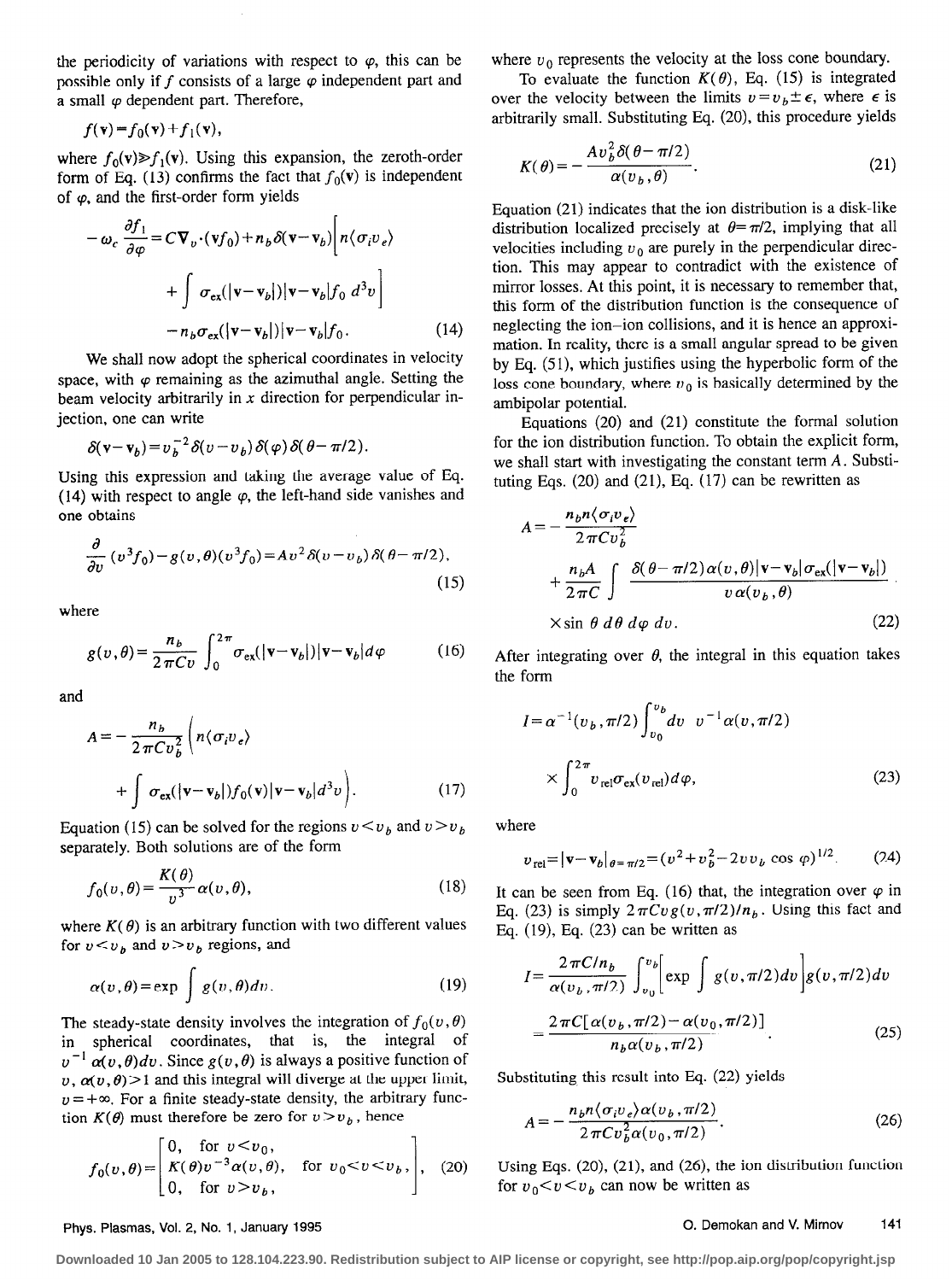$$
f_0(v,\theta) = \left(\frac{n_b n \langle \sigma_i v_e \rangle \alpha(v_b, \pi/2)}{2 \pi C \alpha(v_0, \pi/2)}\right) \frac{\alpha(v,\theta) \delta(\theta - \pi/2)}{\alpha(v_b, \theta) v^3}.
$$
\n(27)

The next task is to derive the explicit form of the function  $\alpha(v,\theta)$  or simply  $\alpha(v,\pi/2)$ , due to the delta function in Eq. (27). An analytic expression for the charge exchange cross section  $\sigma_{ex}$  in the function  $\alpha(v, \pi/2)$ , can be derived from the experimental data<sup>8</sup> by curve fitting techniques as

$$
\sigma_{\rm ex} = 10^{-14} (1 - 0.5E^{0.06} + 2 \cdot 10^{-7}E) \, \text{ cm}^2, \tag{28}
$$

where  $E$  is the collision energy in eV for deuterium ions and neutrals, that is,

$$
E = 1.04 \cdot 10^{-12} |\mathbf{v} - \mathbf{v}_b|^2. \tag{29}
$$

Equation (28) agrees very well with the data, up to energies on the order of 400 keV, corresponding to particle energies of 100 keV, which is applicable to all present technologies. Substituting Eqs. (28) and (29) into Eq. (16) yields

$$
g(v, \pi/2) = \frac{10^{-14} n_b}{2 \pi C v} \int_0^{2\pi} v_{\text{rel}} (1 - 0.095 v_{\text{rel}}^{0.12}
$$
  
+ 2.08 \cdot 10<sup>-19</sup> v<sub>rel</sub><sup>2</sup>) d $\varphi$ , (30)

where  $v_{rel}$  is the term defined by Eq. (24). The integral in Eq. (30) can be evaluated numerically for a set of values of  $(v/v<sub>b</sub>)$ , and the following polynomial is found to represent  $g(v, \pi/2)$  with an accuracy better than 95%:

$$
g(v, \pi/2) = (n_b/C)(a_0\xi^{-1} + a_1 + a_2\xi + a_3\xi^2),
$$
 (31)

where  $\xi = v/v_h$ ,

$$
a_0 = 10^{-14} (1 - 0.095 v_b^{0.12} + 2.08 \cdot 10^{-19} v_b^2),
$$
  
\n
$$
a_1 = 10^{-14} (0.048 - 7.6 \cdot 10^{-3} v_b^{0.12}),
$$
  
\n
$$
a_2 = 10^{-14} (0.23 - 0.026 v_b^{0.12} + 4.08 \cdot 10^{-19} v_b^2).
$$
  
\n
$$
a_3 = 1.1 \cdot 10^{-33} v_b^2.
$$

Substituting Eq. (31) into Eq. (19) yields

$$
\alpha(\xi, \pi/2) = \xi^{(n_b v_b a_0/C)} \exp\left\{ \left( \frac{n_b v_b}{C} \right) \left[ a_1 \xi + \left( \frac{a_2}{2} \right) \xi^2 + \left( \frac{a_3}{3} \right) \xi^3 \right] \right\},\tag{32}
$$

and the ion distribution, given by Eq. (27), can now be written in its final, explicit form as

$$
f_0(v) = \frac{n_b n \langle \sigma_i v_e \rangle}{2 \pi C v^3} \left( \frac{v}{v_0} \right)^{(n_b v_b a_0/C)} \exp \left\{ \left( \frac{n_b v_b}{C} \right) \times \left[ a_1 \left( \frac{v - v_0}{v_b} \right) + \frac{a_2}{2} \left( \frac{v^2 - v_0^2}{v_b^2} \right) \right] + \frac{a_3}{3} \left( \frac{v^3 - v_0^3}{v_0^3} \right) \right\}.
$$
 (33)

It is to be remembered that, this function exists only for  $\theta = \pi/2$  and  $v \leq v_h$ .

To complete the steady-state analysis, we shall now solve for the density  $n$  in a self-consistent way. Integrating the function  $f_0(v)$  over the three-dimensional velocity space, from  $v = v_0$  to  $v = v_b$  and equating to n yields

$$
\frac{(v_0/v_b)^{\lambda v_b a_0(n_b/n)} \exp\{\lambda v_b(n_b/n)[a_1(v_0/v_b) + (a_2/2)(v_0/v_b)^2 + (a_3/3)(v_0/v_b)^3]\}}{\lambda \langle \sigma_i v_e \rangle (n_b/n)} = \int_{v_0/v_b}^1 \xi^{\lambda v_b a_0(n_b/n) - 1} \exp\left\{\lambda v_b \left(\frac{n_b}{n}\right) \left[a_1 \xi + \left(\frac{a_2}{2}\right) \xi^2 + \left(\frac{a_3}{3}\right) \xi^3\right]\right\} d\xi,
$$
\n(34)

 $\Gamma$ 

where  $\lambda = n/C$  is substituted to distinguish the *n* dependent terms. To explore the possibility of expanding the exponential functions in this equation, the coefficients  $a_i$ , will be investigated. For a wide range of beam energy from IO to 100 keV, the ranges of these coefficients are found to be  $a_0 \sim 10^{-14}(0.13-0.03)$ ,  $a_1 \sim -10^{-13}(0.2-0.3)$  $a_2$  -10  $\cdot$  (0.03-0.12) and  $a_3$  -10  $\cdot$  (0.1-0.9). Since  $\xi \leq 1$  and  $(v_0/v_b) \leq 1$ , the exponents are always negative. It can then be seen that, the left-hand side of Eq. (34) starts at  $f(x) + \infty$  for  $(n_b/n) = 0$ , decays very rapidly and asymptotically goes to zero for large  $(n_h/n)$ . On the other hand, the righthand side of Eq. (34) starts with a value of  $\ln(v_b/v_0)$  at  $(n_b/n) = 0$ , decays smoothly (with a finite slope, on the order of  $\lambda v_b a_0$  at small  $n_b/n$ ) and asymptotically goes to zero also, for large  $(n_b/n)$ . Furthermore, the slope of the left-hand side is more negative than the slope of the right-hand side, definitely for small and large values of  $(n_b/n)$ , and very

likely for the entire range of this parameter. This picture implies that, there is only one solution of Eq. (34) for  $(n<sub>b</sub>/n)$ , and it is a very small quantity. With this intuition, the exponents in Eq. (34) are approximated as unity, and the following expression for the steady-state density is obtained:

$$
n \approx \lambda v_b a_0 n_b \ln(v_b/v_0) / \ln\left(1 + \frac{v_b a_0}{\langle \sigma_i v_c \rangle}\right).
$$
 (35)

Having thus completed the steady-state analysis, the optimum values of the controllable parameters in this equation will now be briefly discussed. The factor  $\lambda$  is on the order of  $10^8 T_c^{3/2}$  (eV). For the electron impact ionization rate, the expression given in Ref. 9 is adopted:

# 142 Phys. Plasmas, Vol. 2, No. 1, January 1995

0. Demokan and V. Mirnov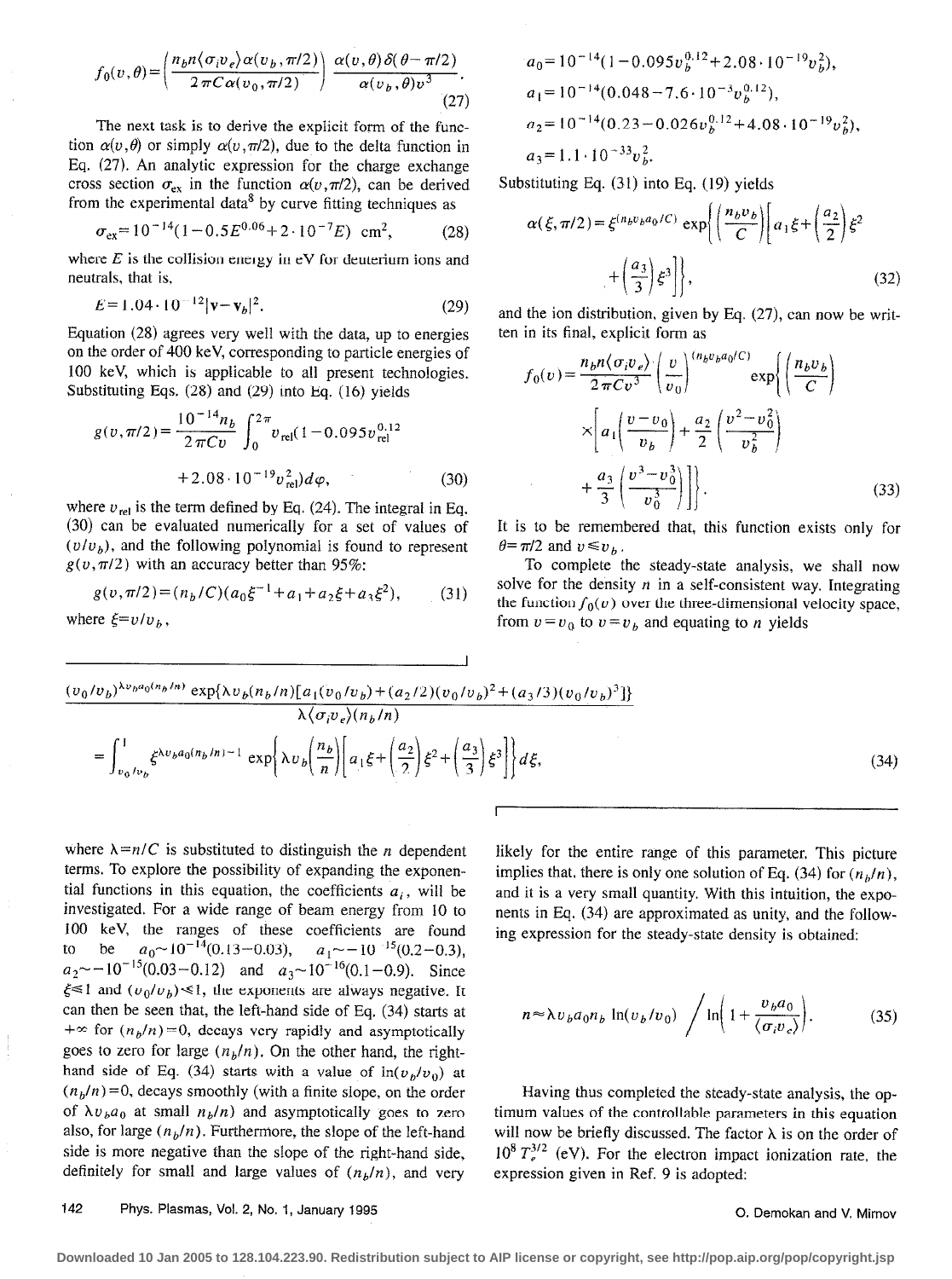

FIG. 1. Dependence of  $(n/n_b)$  on the beam velocity  $v_b$  and electron temperature  $T_e$ .

$$
\langle \sigma_i v_e \rangle \approx 5.3 \cdot 10^{-8} \left( z^{1/2} E(z) - \frac{1.05 z^{3/2} E(z + 0.56)}{z + 0.56} \right) \text{ cm}^3 \text{ s}^{-1}, \tag{36}
$$

where  $z = 13.6/T_e$  (eV) and  $E(z)$  is the exponential integral. According to this expression, the ionization rate is on the order of 10<sup>-</sup> cm<sup>3</sup> s<sup>-1</sup> at  $T_e$ =20 eV and gradually increases upto 3 $\cdot$  10<sup>-8</sup> cm<sup>3</sup> s<sup>-1</sup> at  $T_e \sim$  150 eV, which covers adequately the typical range for the mirror machines. The lower bound for the velocity  $v_0$  has a rather complicated dependence on the electron temperature. It can be estimated from the electrostatic potential, to correspond roughly to an energy, on the order of T,  $\ln (M/m_e)^{1/2}$ . A more rigorous treatment of this quantity is not necessary, since the term  $\ln(v_b/v_0)$  is found to vary between 2 and 3, for a broad range of beam energy from 10 to 100 keV, and electron temperatures from 20 to 100 eV. It can then safely be stated that the steady-state density increases with the electron temperature and the beam density. To explore the dependence on the beam velocity, the product  $v_b a_0$  should be considered together, since  $a_0$  is a function of  $v<sub>b</sub>$ . Treating the term  $ln(v<sub>b</sub>/v<sub>0</sub>)$  as a constant, it can easily be shown that the steady-state density increases with the term  $v_b a_0$ . Using Eq. (31),  $v_b a_0$  is found to increase with  $v<sub>b</sub>$ , up to a value of 1.35 $\cdot 10^{-7}$  at  $v<sub>b</sub>=10^{8}$ cm s<sup>-1</sup>, then decrease until  $v_b = 6.5 \cdot 10^{\circ}$  cm s<sup>-1</sup>, and increase again for larger values of  $v<sub>b</sub>$ . However, since the latter value of  $v_b$  already corresponds to a beam energy of 400 keV, the optimum value of the beam velocity should be around  $10<sup>8</sup>$  $cm s^{-1}$  for the present technology. Then, choosing the optimum values as  $T_e \sim 80$  eV and  $v_b = 10^8$  cm s<sup>-1</sup>, the maximum value of the steady-state density is found to be on the order of  $10^4 n_b$ . The dependence of  $(n/n_b)$  on  $u_b$  is illustrated in Fig. 1, for a set of values of  $T_e$ .

As a final point in this work, we shall now attempt to provide justifications for the two assumptions made so far; equating the exponential functions in Eq. (34) to approximately unity, and neglecting the ion-ion collisions in Eq. (12). For the optimum values discussed above, it can be seen from Eqs. (31) and (35) that  $|a_1/a_0|$  -0.14 and  $\lambda v_b a_0(n_b/n)$  < 1, respectively. The magnitudes of the exponents in Eq. (34) are roughly  $\lambda v_b |a_1|(n_b/n)(v_0/v_b)$  and  $\lambda v_b |a_1| (n_b/n) \xi$ , for the left- and right-hand sides, respectively. Since  $v_0 \ll v_b$  and  $\xi$  is considerably less than unity for a large range of the integral in Eq. (34), the maximum error resulting from the first assumption is less than 10%, which is insignificant.

As far as the ion-ion collisions are concerned, the derivations are rather detailed and only the main points will be stated. The contribution of ion-ion collisions to the righthand side of Eq. (12) can be written as

$$
-\nabla_v \cdot \mathbf{J}^{(i)} = -v^{-2} \frac{\partial}{\partial v} (v^2 J_v^{(i)}) - \frac{1}{v \sin \theta} \frac{\partial}{\partial \theta} (\sin \theta J_\theta^{(i)}).
$$
\n(37)

Due to the expectation that the ion distribution has a very narrow angular spread ( $\delta$  function in our former results), the second term on the right-hand side of Eq. (37) is dominant. Starting with Eq. (2), one finally obtains the following expression for this term:

$$
J_{\theta}^{(i)} = C' \int d^3 v' \left[ g_{\theta} \left( \frac{v'^2 a_{\theta v'}^2}{u^3} - \frac{1}{u} \right) + g'_{\theta} \left( \frac{a_{\theta \theta'}}{u} + \frac{v v' a_{\theta v'} a_{\theta \theta'}}{u^3} + G_{v v'} \frac{a_{\theta v'}}{u^3} (v - a_{v v'} v') v' \right],
$$
\n(38)

where  $C' = 2\pi\Lambda e^4/M^2$ ,  $g_{\theta} = (f'/v) \partial f/\partial \theta$ ,  $g'_{\theta} = (f/v')$  $\partial \theta' G_{\mu\nu'}=(vf/v')\partial f'/\partial v'-f'(\partial f/\partial v)$ ,  $a_{\theta\nu'}=\sin \theta' \cos \theta$  $\times$ cos( $\varphi-\varphi'$ )-cos  $\theta'$  sin  $\theta$ ,  $a_{\nu\nu'}$ =sin  $\theta$  sin  $\theta'$  cos( $\varphi-\varphi'$ ),  $a_{\nu\theta'}=$ sin  $\theta$  cos  $\theta'$  cos( $\varphi-\varphi'$ ) - cos  $\theta$  sin  $\theta'$ ,  $a_{\theta\theta'}=$ sin  $\theta$  sin  $\theta'$ +cos  $\theta$  cos  $\theta'$  cos( $\varphi-\varphi'$ ) and  $u=(v^2+u'^2-2uv'a_{nn'})^{1/2}$ .

The steep derivative  $\partial f'/\partial \theta'$  in  $g'_{\theta}$  will be smoothened after the  $d\theta'$  integration, and  $G_{nn'}$  is a well-behaving function. Therefore, the main contribution is expected from the first term, that is,

$$
J_{\theta}^{(i)} \approx \frac{C'}{v} \cdot \frac{\partial f}{\partial \theta} \int f' \left( \frac{v'^2 a_{\theta v'}^2}{u^3} - \frac{1}{u} \right) d^3 v'.
$$
 (39)

Again, since  $f$  and  $f'$  are expected to be highly peaked around  $\theta = \pi/2$  and  $\theta' = \pi/2$ , the contribution of the first term on the right-hand side of Eq. (39) will be very small, yielding

$$
J_{\theta}^{(i)} \approx -\frac{C'}{v} \cdot \frac{\partial f}{\partial \theta} \int \frac{f'}{u} d^3 v'.
$$
 (40)

Accepting this expression as the total ion flux due to ion-ion collisions, substituting into Eq. (12), considering the

### Phys. Plasmas, Vol. 2, No. 1, January 1995 **0. Demokan and V. Mimov 143**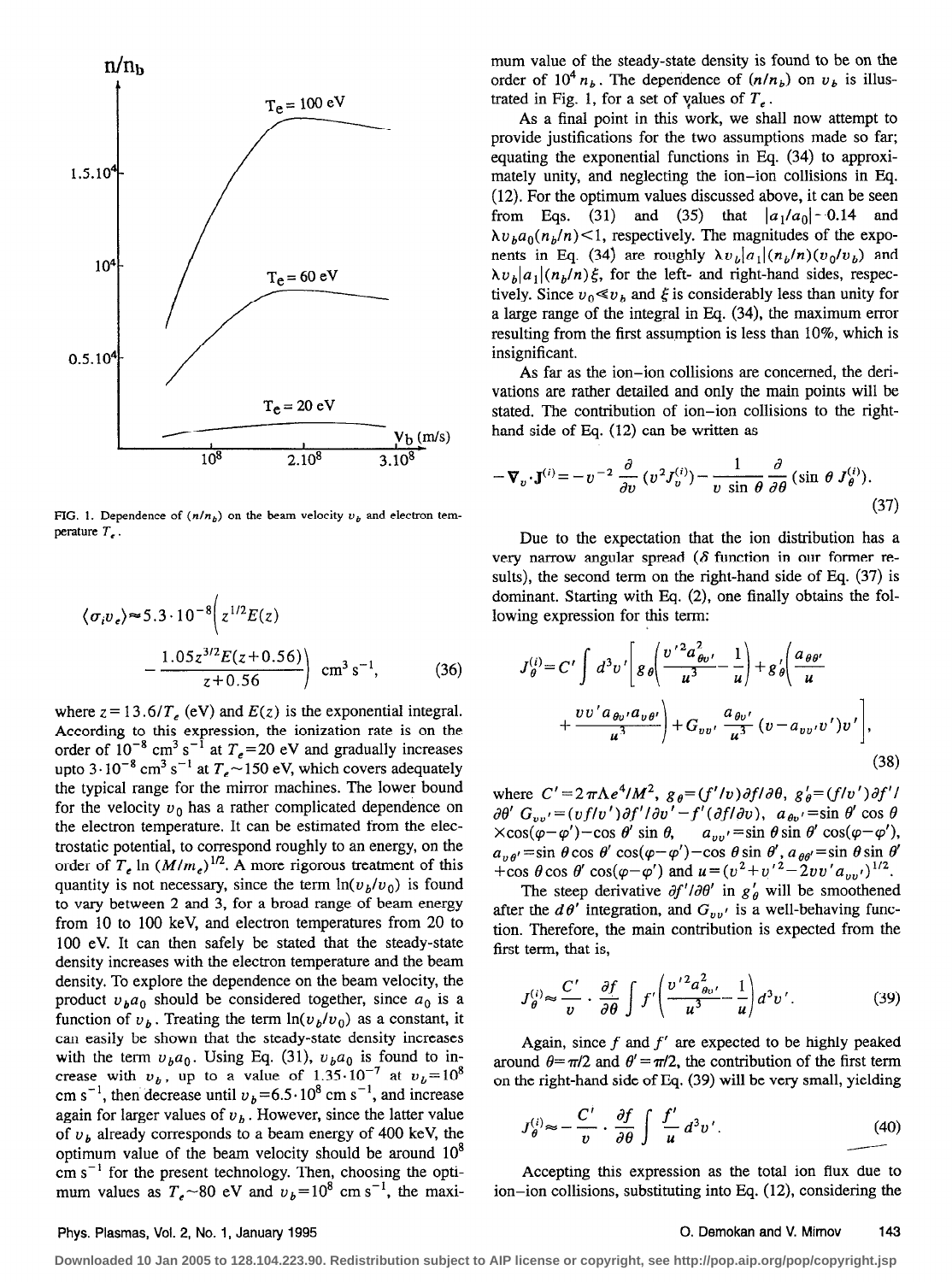assumption that the ion distribution is highly peaked around  $\theta \sim \pi/2$ , and following the steps until Eq. (15), one obtains

$$
\left[\frac{C'}{Cv^3}\int \frac{f'}{u} d^3v'\right] \frac{\partial^2(v^3f)}{\partial \theta^2} + \frac{\partial}{\partial v} (v^3f) - g(v, \theta)(v^3f)
$$
  
=  $Av^2 \delta(v - v_b) \delta(\theta - \pi/2)$ . (41)

Using  $g(v, \pi/2)$  instead of  $g(v, \theta)$  and letting

$$
v^3 f = F \exp \int g(v, \pi/2) dv,
$$
 (42)

Eq. (41) takes the form,

$$
H(v,\theta)\frac{\partial^2 F}{\partial \theta^2} + \frac{\partial F}{\partial v} = \frac{Av^2 \delta(v-v_b) \delta(\theta - \pi/2)}{\alpha(v,\pi/2)},\qquad(43)
$$

where

$$
H(v,\theta) = \frac{C'}{Cv^3} \int \frac{f'}{u} d^3v'.
$$
 (44)

Again, using  $H(v, \pi/2)$  instead of  $H(v, \theta)$  and letting

$$
w(v) = \int_{v}^{v_b} H(v', \pi/2) dv',
$$
 (45)

Eq. (43) can be written as

$$
\frac{\partial^2 F}{\partial \theta^2} - \frac{\partial F}{\partial w} = \frac{Av^2 \delta(v - v_b) \delta(\theta - \pi/2)}{H(v, \pi/2) \alpha(v, \pi/2)}.
$$
(46)

This is a diffusion type of equation with the solution of the form,

$$
F = w^{-1/2} F_0 \exp[-(\theta - \theta_0)^2 / 4w], \tag{47}
$$

where  $F_0$  and  $\theta_0$  are constants, which can be determined by integrating Eq. (43) over v, between the limits  $v = v_b \pm \epsilon$ , where  $\epsilon$  is arbitrarily small. This procedure yields

$$
F(v_b + \epsilon) - F(v_b - \epsilon) = \frac{Av_b^2 \delta(\theta - \pi/2)}{\alpha(v_b, \pi/2)}.
$$
 (48)

Since  $F(v)$  is proportional to  $f_0$ , which is zero for  $v > v_b$ ,  $F(v_h+\epsilon)=0$ , and

$$
F(v_b) = -\frac{Av_b^2 \delta(\theta - \pi/2)}{\alpha(v_b, \pi/2)}.
$$
\n(49)

Returning to Eq. (47) and noting that  $w(v_b) = 0$ , one can write

$$
F(v_b) = 2\pi^{1/2} F_0 \cdot \delta(\theta - \theta_0). \tag{50}
$$

Comparing Eqs. (49) and (50) yields

$$
F_0 = -\frac{Av_b^2}{2\pi^{1/2}\alpha(v_b, \pi/2)} \text{ and } \theta_0 = \pi/2.
$$

Substituting this result into Eq. (47) and using Eq. (42), one finally obtains

$$
f(v,\theta) = -\frac{Av_b^2 \alpha(v,\pi/2)}{v^3 \alpha(v_b,\pi/2)} [4 \pi w(v)]^{-1/2}
$$
  
× exp[-( $\theta - \pi/2$ )<sup>2</sup>/4w(v)]. (51)

It can easily be shown that, neglecting the ion-ion collisions corresponds to the limit  $w=0$ , and the previous result is recovered exactly. The effect of these collisions is then merely the broadening of the ion distribution function around  $\theta = \pi/2$ . This broadening is obviously negligible for the higher velocities, since  $w(v_b) = 0$ . We shall now consider its maximum value,  $w(v_0)$ . Using Eqs. (44) and (45), substituting the former expression of  $f(v)$  for simplicity, and integrating numerically yields

$$
w(v_0) \sim \frac{10n_b T_e^{3/2}(\text{eV})}{n}.
$$
 (52)

For mirror machines, this quantity is considerably less than one, implying that the effect of ion-ion collisions on the ion distribution function can be neglected for a large range of velocities, except the relatively narrow range  $u \sim u_0$ , justifying our second assumption.

### IV. DlSCUSSlON OF THE RESULTS

In this work, the Vlasov-Boltzmann equation is written with the explicit expressions of all the relevant collisional and atomic processes in neutral-beam-injected mirrors, and solved analytically for the steady-state ion distribution function A self-consistent, analytic expression for the steadystate density is also obtained, by integrating the distribution function over the velocity space. The nonlinear ion-ion collision term is treated as a perturbation, and its contribution is later shown to be a slight broadening of the distribution function around the perpendicular direction, which gets noticeable only around  $v \sim v_0$ . The steady-state density is found to increase linearly with the beam density and logarithmically with the ratio of the beam velocity to the escape velocity. The dependence on the escape velocity is therefore relatively weak, but it is worth noting that the steady-state density becomes zero when these velocities are equal, and becomes infinite when the escape velocity is zero, as expected. Both the charge-exchange and electron impact ionization contribute positively to the steady-state density, where the dependence on the Iatter process is again reIatively weak, due to the logarithmic behavior. The contribution of electron temperature is aiso positive, since it increases the ionization and decreases the electron drag on the ions. Finally, the steadystate density is found to increase with the beam velocity up to a certain value, but decrease for any further increase in the beam velocity, due to the fact that the charge-exchange cross section decreases rapidly with the reIative velocity, after this quantity exceeds a certain value.

It can be seen that the results are in agreement with the physical expectations, but no comparison with the previous works can be made, since the atomic processes have not been considered with their explicit, exact forms before.

## ACKNOWLEDGMENTS

The authors are indebted to the Turkish Scientific and Technical Research Council (TUBITAK) for initiating Professor V. Mimov's visit to the Middle East Technical Univer-

### 144 Phys. Plasmas, Vol. 2, No. 1, January 1995 0. Demokan and V. Mirnov